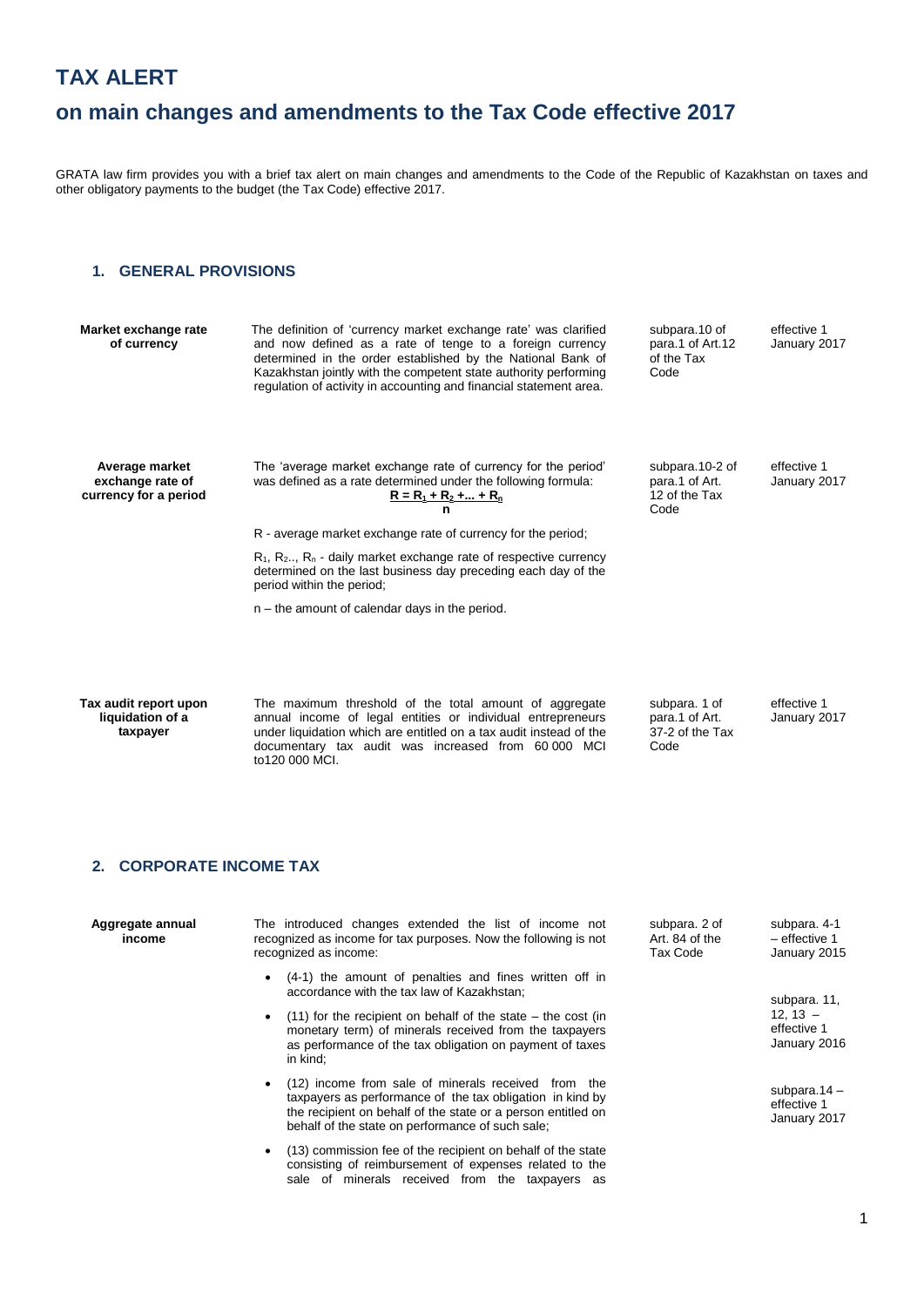performance of the tax obligation in kind;

 (14) income starting from writing off up to commercial discovery in the exploration period performed by the strategic partner in respect of obligation of a national subsoil company or a legal entity which shares (participant shares in the share capital) directly or indirectly belong to such national subsoil company, investment financing fee pursuant to the Law of Kazakhstan 'On subsoil and subsoil use' – in the amount of fee which was accrued but not paid and was subject to accounting for the purposes of formation of a separate group of fixed assets pursuant to Art. 111 of the Tax Code.

**Income from reduction of created provisions (reserves)** The list of cases not giving rise to income from reduction of created provisions (reserves) was extended. Now the following cases are not giving rise to income from reduction of created provisions (reserves):

- 1) reduction of claim against the debtor due to waiver granted by the taxpayer, entitled to deduct the expenses on creation of provisions (reserves) in accordance with para. 1 of Art. 106 of the Tax Code, in respect of the bad debts on credits (loans) and interest thereto within the maximum size of ratio of the total amount of the waived bad debts on credits (loans) and interest thereto for the tax period to the principal debt on credits (loans) and interest thereto at the beginning of the tax period. The maximum size of this ratio is equal to the coefficient of 0.1;
- 2) reduction of claim against the debtor on mortgage residential loan (mortgage loan) subject to refinancing under the program of refinancing of mortgage residential loans (mortgage loans) approved by the National Bank of Kazakhstan due to waiver granted by the taxpayer, entitled to deduct the expenses on creation of provisions (reserves) in accordance with para.1-3 of Art. 106 of the Tax Code, in respect of the bad debts on credits (loans) and interest thereto within the maximum size of ratio of the total amount of the waived bad debts on credits (loans) and interest thereto for the tax period to the principal debt on credits (loans) and interest thereto at the beginning of the tax period. The maximum size of this ratio is equal to the coefficient of 0.1.

subpara. 2 of Art. 90 of the Tax Code

effective 1 January 2016

**Adjustment of aggregate annual income**

Now the taxpayer's aggregate annual income excludes income of organization performing obligatory guaranteeing of individuals' deposits received as a result of allocation of special reserve assets as well as in form of a penalty applicable to the second-tier banks for failure to perform or improper performance of obligations under the accession agreement in accordance with the Law of Kazakhstan 'On obligatory guaranteeing of deposits allocated at the second-tier banks of the Republic of Kazakhstan'.

Such income adjustment is applicable upon condition that this income is aimed at increase of the special reserve.

**Deduction of contributions to reserve funds** 

The amendment introduced extension of the provisions of subpara. 1-1 of Art. 106 of the Tax Code providing for the right of the banks to deduct the expenses on creation of provisions (reserves) against doubtful and bad assets provided to the organization managing doubtful and bad assets.

Moreover, the introduced changes provide for the right of the banks to deduct the reserve funds contributions including the credits granted after 1 January 2012.

subpara. 1of Art. 99 of the Tax Code

subpara. 1-1 of Art. 106 of the Tax Code effective 1 January 2017

effective 1 January 2017 till 1 January 2027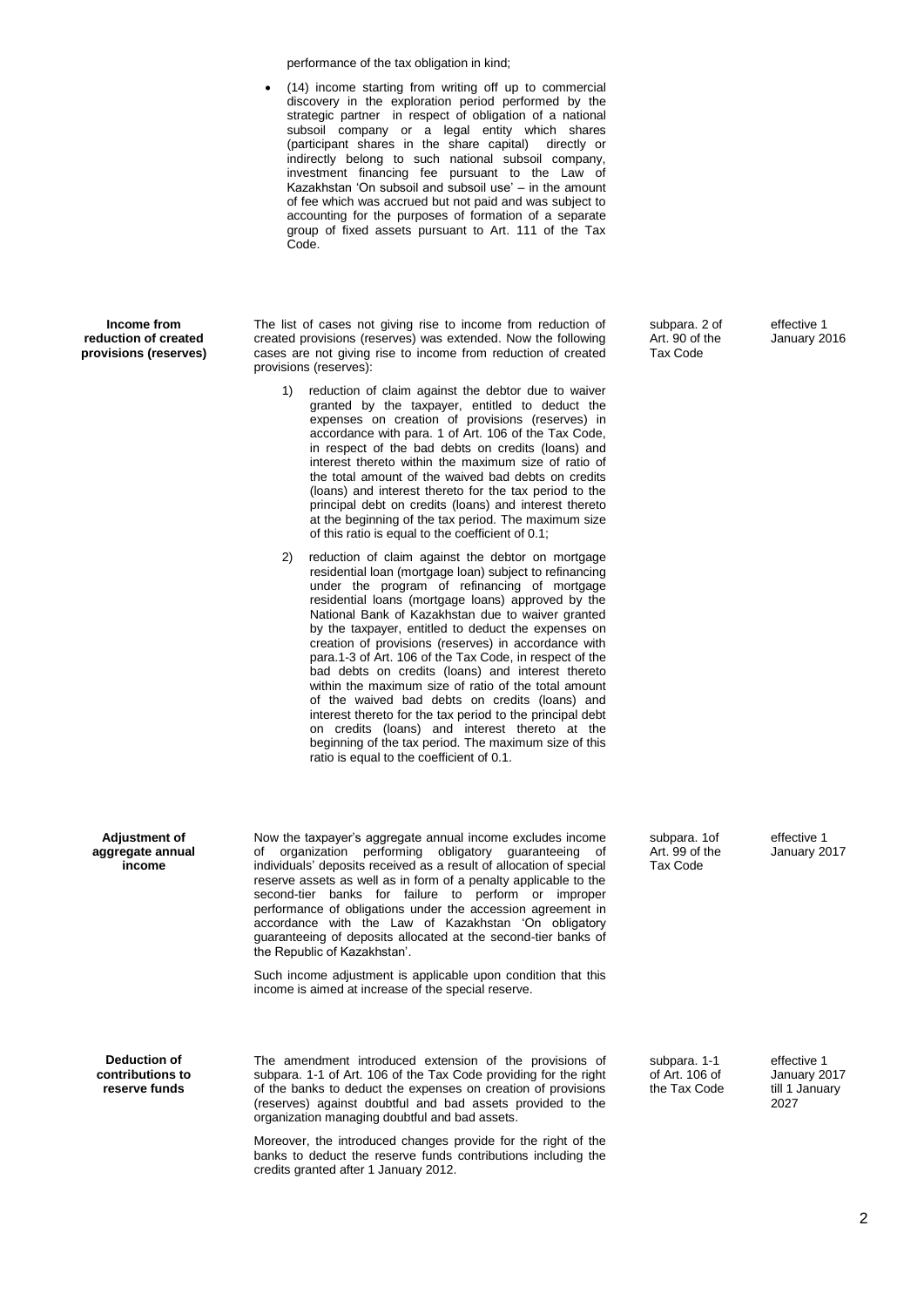**Non-deductible expenses**

The list of non-deductible expenses was extended. Now the expenses related to the sale of minerals transferred by the taxpayers as performance of the tax obligation on payment of taxes in kind cannot be deducted.

Art. 115 of the Tax Code

effective 1 January 2016

# **3. VALUE ADDED TAX**

| <b>Sales turnover</b>                                                                | The list of cases not recognized as sales turnover for VAT<br>purposes is extended, namely:                                                                                                                                                                                                                                                                                                                                                                                                                         | para. 3 of<br>Art. 231 of                      | effective 1<br>January 2016 |
|--------------------------------------------------------------------------------------|---------------------------------------------------------------------------------------------------------------------------------------------------------------------------------------------------------------------------------------------------------------------------------------------------------------------------------------------------------------------------------------------------------------------------------------------------------------------------------------------------------------------|------------------------------------------------|-----------------------------|
|                                                                                      | transfer of minerals to the recipient on behalf of the state<br>performed by the taxpayers as performance of the tax<br>obligations on payment of taxes in kind;                                                                                                                                                                                                                                                                                                                                                    | the Tax<br>Code                                |                             |
|                                                                                      | sale of minerals transferred by the taxpayers as<br>$\bullet$<br>performance of the tax obligations on payment of taxes in<br>kind, the recipient on behalf of the state or the person<br>authorised on such sale by the recipient on behalf of the<br>state:                                                                                                                                                                                                                                                       |                                                |                             |
|                                                                                      | rendering of services on the sale of minerals transferred<br>$\bullet$<br>by the taxpayers as performance of the tax obligations on<br>payment of taxes in kind, the recipient on behalf of the<br>state or the person authorised on such sale by the<br>recipient on behalf of the state for commission fee in form<br>of reimbursement of expenses related to the sale of such<br>minerals.                                                                                                                       |                                                |                             |
| Date of sales turnover                                                               | Para. 2-3 and para. 8 of Art. 237 of the Tax Code were<br>excluded. These paragraphs were excluded in order to simplify<br>the determination of the sales turnover date when renting the<br>property and accepting the advance payment for works and<br>services.                                                                                                                                                                                                                                                   | Art. 237 of<br>the Tax<br>Code                 | effective 1<br>January 2017 |
| VAT taxation of sale<br>of petroleum, oil and<br>lubricants performed<br>by airports | The amendment introduced the reduction of the list of<br>documents in support of zero-rate turnover confirming<br>petroleum, oil and lubricants fueling of aircrafts of the foreign air<br>companies performing international flights. In particular,<br>exclusion of the copies of transportation (carriage), commercial<br>and (or) documents stamped by the customs authority<br>confirming petroleum, oil and lubricants fueling of aircrafts of the<br>foreign air companies performing international flights. | para. 3 of<br>Art. 244-1<br>of the Tax<br>Code | effective 1<br>January 2017 |
| <b>Invoice</b>                                                                       | The following taxpayers are obliged to issue electronic invoices:                                                                                                                                                                                                                                                                                                                                                                                                                                                   | para. 2 of<br>Art. 263 of<br>the Tax<br>Code   | gradually                   |
|                                                                                      | Effective 1 January 2016:<br>$\bullet$                                                                                                                                                                                                                                                                                                                                                                                                                                                                              |                                                |                             |
|                                                                                      | authorised economic operators;                                                                                                                                                                                                                                                                                                                                                                                                                                                                                      |                                                |                             |
|                                                                                      | customs representatives;<br>-                                                                                                                                                                                                                                                                                                                                                                                                                                                                                       |                                                |                             |
|                                                                                      | customs carriers;                                                                                                                                                                                                                                                                                                                                                                                                                                                                                                   |                                                |                             |
|                                                                                      | owners of the temporary storage warehouses;                                                                                                                                                                                                                                                                                                                                                                                                                                                                         |                                                |                             |
|                                                                                      | owners of the customs warehouses.                                                                                                                                                                                                                                                                                                                                                                                                                                                                                   |                                                |                             |
|                                                                                      | Effective 11 January 2016 taxpayers selling at the<br>territory of Kazakhstan or outside Kazakhstan the goods<br>which list is approved by the Decision of the Council of<br>the Eurasian Economic Commission No. 59 dated 14<br>October 2015;                                                                                                                                                                                                                                                                      |                                                |                             |

Effective 1 January 2018 large taxpayers subject to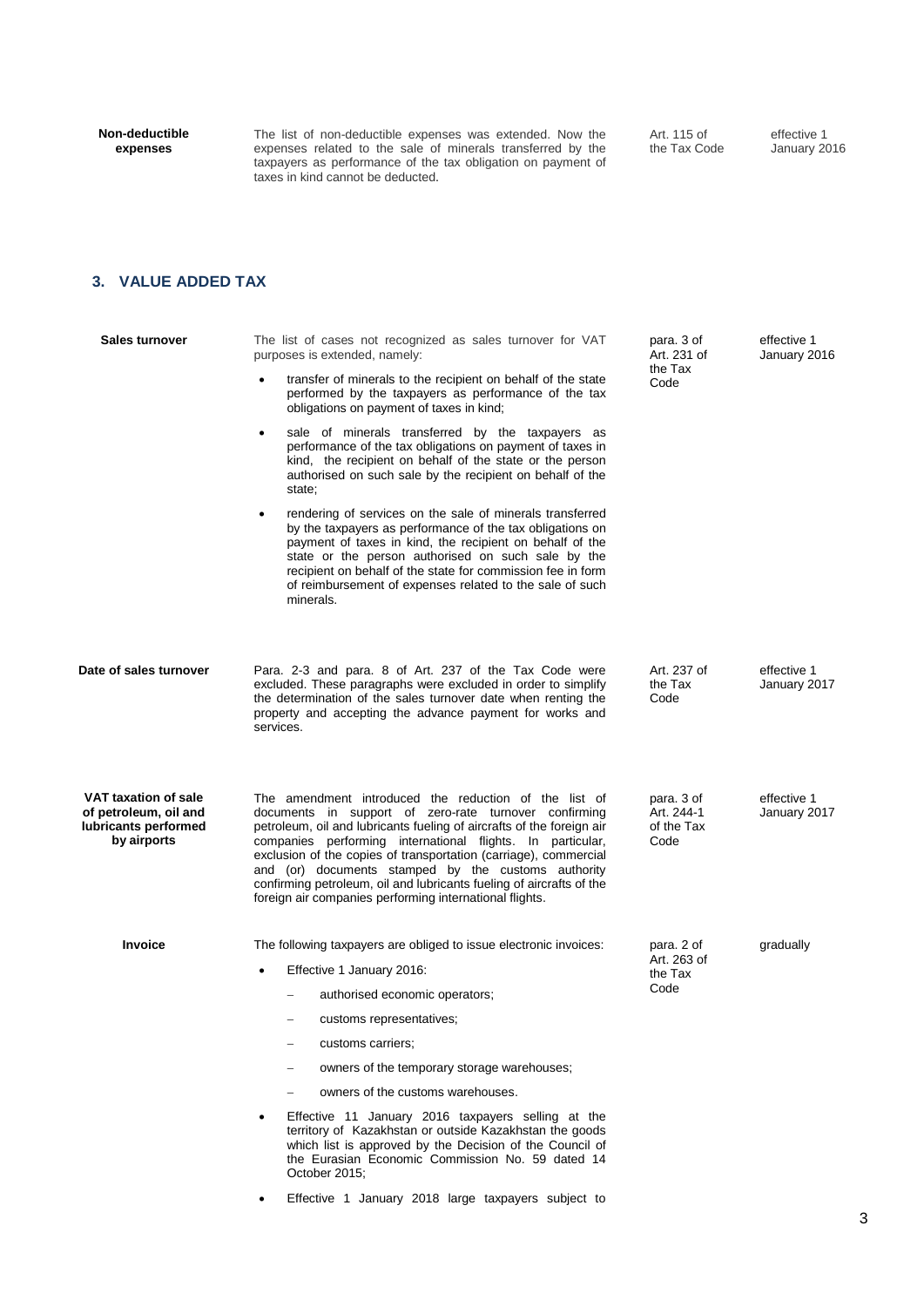monitoring;

Effective 1 January 2019 all VAT payers.

The list of cases, when invoice issue is not required, is extended. Now it is not required to issue invoices when performing settlements via payment terminals.

para. 15 of Art. 263 of the Tax Code

effective 1 January 2017

## **4. EXSICE TAX**

**Excise tax rates** The excise tax rates in respect of the following goods were changed:

| from $2207$ | Undenatured ethyl alcohol with<br>an alcohol concentration of 80<br>percent by volume or more, sold<br>or used for the production of<br>alcoholic beverages | 0 tenge/litre                    |
|-------------|-------------------------------------------------------------------------------------------------------------------------------------------------------------|----------------------------------|
| 2208        | Alcoholic beverages (except for<br>cognac, brandy, wine, wine<br>material and beer)                                                                         | 2550 tenge/litre<br>100% alcohol |
| 2203 00     | Beer and beer beverages                                                                                                                                     | 57 tenge/litre                   |
| from $2402$ | Filter cigarette                                                                                                                                            | 8700 tenge/1000<br>pieces        |
| from $2402$ | Non-filter cigarette, mouthpiece<br>cigarettes                                                                                                              | 8700 tenge/1000<br>pieces        |

#### para. 4 of Art. 280 of the Tax Code

effective 2 January 2017

# **5. TAXATION OF SUBSOIL USERS**

| <b>Deduction of</b><br>expenses on<br>exploration and<br>preparation works on<br>extraction of natural<br>resources and other<br>deduction of subsoil<br>users | Upon determination of taxable income of a subsoil user within<br>the subsoil use agreement the investment financing fees<br>accrued and not paid in accordance with the Law of Kazakhstan<br>'On subsoil and subsoil use' are not accounted.                                                                                                                               | para. 2 of<br>Art. 111 of<br>the Tax<br>Code | effective 1<br>January 2017 |
|----------------------------------------------------------------------------------------------------------------------------------------------------------------|----------------------------------------------------------------------------------------------------------------------------------------------------------------------------------------------------------------------------------------------------------------------------------------------------------------------------------------------------------------------------|----------------------------------------------|-----------------------------|
| Rent tax object                                                                                                                                                | Export sale of minerals received by the state in form of taxes<br>paid in kind is not recognized as the rent tax object. This<br>amendment was introduced in order to exclude accrual of the<br>tax on tax.                                                                                                                                                                | Art. 301 of<br>the Tax<br>Code               | effective 1<br>January 2016 |
| Performance of tax<br>obligation on royalty<br>and share of<br>Kazakhstan on<br>production sharing                                                             | A new Art. 308-2 is added to the Tax Code which provides for<br>procedure of performance of obligations on royalty and share of<br>Kazakhstan on in kind production sharing. Pursuant to the<br>introduced changes obligations on royalty and<br>share of<br>Kazakhstan in monetary form may be replaced on in kind form<br>upon compliance with the following conditions: | Art. 308-2<br>of the Tax<br>Code             | effective 1<br>January 2016 |
|                                                                                                                                                                | 1) the agreements on production sharing, the subsoil use<br>agreement provide for transfer of the minerals as<br>performance of the tax obligation in kind by the taxpayers;                                                                                                                                                                                               |                                              |                             |
|                                                                                                                                                                | 2) the decision of the Government of Kazakhstan determined<br>the recipient on behalf of the state of the minerals<br>transferred by the taxpayers as performance of the tax<br>obligation on payment of tax in kind.                                                                                                                                                      |                                              |                             |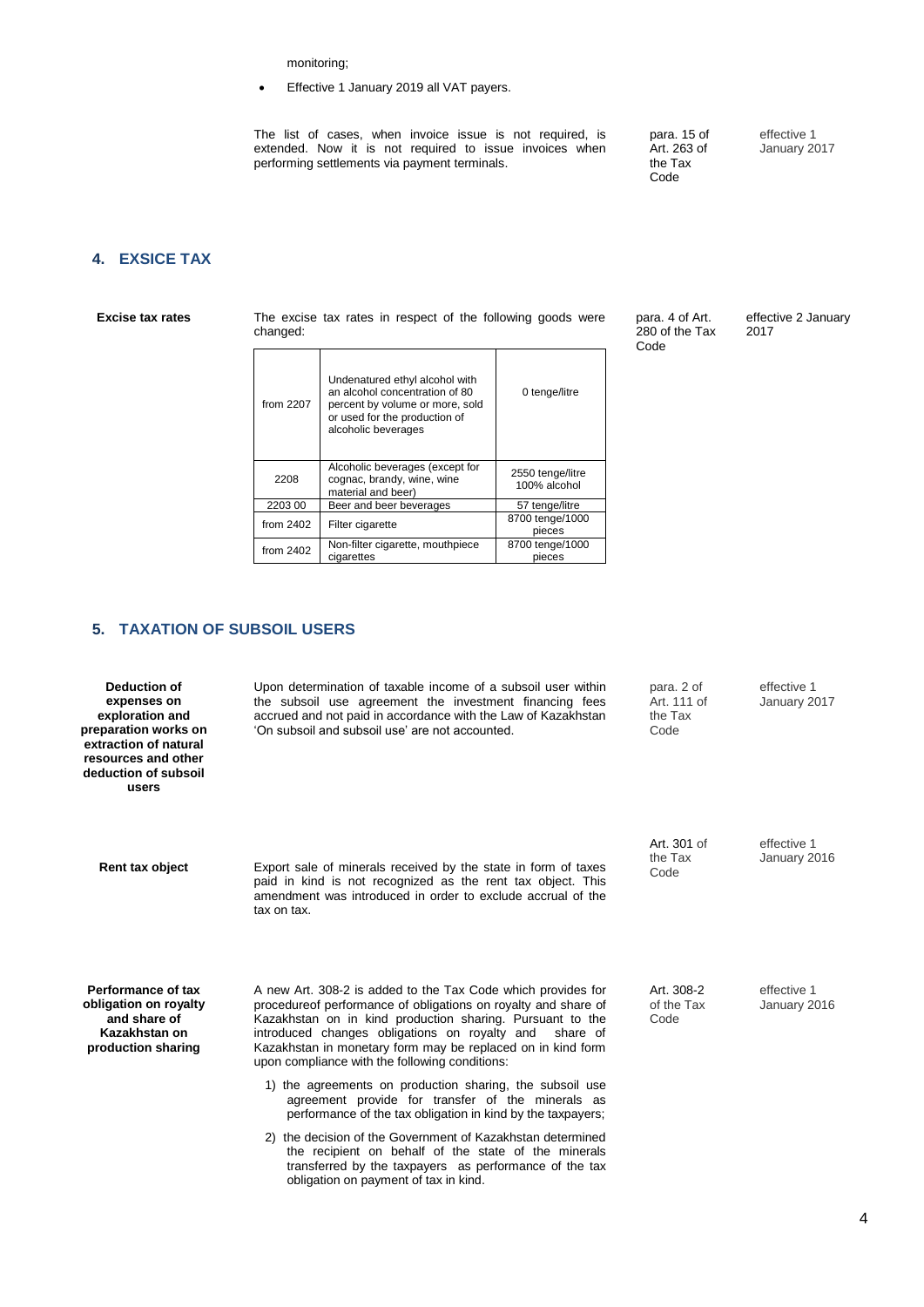| <b>Principles of</b><br>conducting separate<br>tax accounting on<br>subsoil use<br>agreements | A new para. 6-1 is added to Art. 310 of the Tax Code which<br>stipulates that income from writing off of the principal obligation<br>on investment financing is related to contractual activity.                                                                                                                                                                                                                                                                                                                                                                                                                                                             | para. 6-1 of<br>Art. 310 of<br>the Tax<br>Code | effective 1<br>January 2017 |
|-----------------------------------------------------------------------------------------------|--------------------------------------------------------------------------------------------------------------------------------------------------------------------------------------------------------------------------------------------------------------------------------------------------------------------------------------------------------------------------------------------------------------------------------------------------------------------------------------------------------------------------------------------------------------------------------------------------------------------------------------------------------------|------------------------------------------------|-----------------------------|
|                                                                                               | Para. 10 of Art. 310 of the Tax Code also stipulates that upon<br>selling of gas to the national operator, within the framework of<br>pre-emptive right of the state, at the prices established by the<br>competent authority income of the subsoil user is determined in<br>accordance with the provisions of Art. 86 of the Tax Code.                                                                                                                                                                                                                                                                                                                      | para. 10 of<br>Art. 310 of<br>the Tax<br>Code  | effective 1<br>January 2017 |
| <b>Payers of commercial</b><br>discovery bonus                                                | The introduced amendment clarified the definition of<br>'declaration of commercial discovery'. For taxation purposes<br>declaration of commercial discovery means an approval of<br>mineral reserves by the competent authority on the respective<br>contractual territory.                                                                                                                                                                                                                                                                                                                                                                                  | Art. 318 of<br>the Tax<br>Code                 | effective 1<br>January 2017 |
| Payments on<br>reimbursement of<br>historical expenses                                        | The introduced amendment clarified the order of payment on<br>reimbursement of historical expenses. Now the amount of<br>historical expenses incurred by the state in respect of geological<br>study of the contractual territory and exploration is to be paid to<br>the budget:<br>in form of the payment on reimbursement of historical<br>expenses in the amount established by non-disclosure<br>agreement net of fee for acquisition of geological<br>information owned by the state;<br>in form of the payment for acquisition of geological<br>$\bullet$<br>information owned by the state in the amount established<br>by non-disclosure agreement. | para. 1 of<br>Art. 327 of<br>the Tax<br>Code   | effective 1<br>January 2017 |
| The order of mineral<br>extraction tax<br>payment                                             | The amendments were introduced due to introduction of a<br>procedure of obtaining royalty and share of Kazakhstan on in<br>kind production sharing in accordance with the provisions of Art.<br>308-2 of the Tax Code.                                                                                                                                                                                                                                                                                                                                                                                                                                       | Art. 346 of<br>the Tax<br>Code                 | effective 1 January<br>2016 |

### **6. TAXATION OF NON-RESIDENTS**

**Document confirming tax residency**

Now the Tax Code allows non-residents to provide the hard copies of electronic documents confirming tax residency along with the original or notarized copies.

Non-residents are exempted from obligation to legalize the documents confirming tax residency in case these documents are placed on the web-source of the competent authority of the foreign state.

para. 4 and para. 5 of Art. 219 and para. 4 and para. 5 of Art. 208, para. 3 of .<br>Art. 212, para. 5 of Art. 212-1, para. 4 of Art. 212-2, para. 1 of Art. 213, para. 1 of Art. 214, para. 1 of Art. 215 of the Tax

#### effective January 2017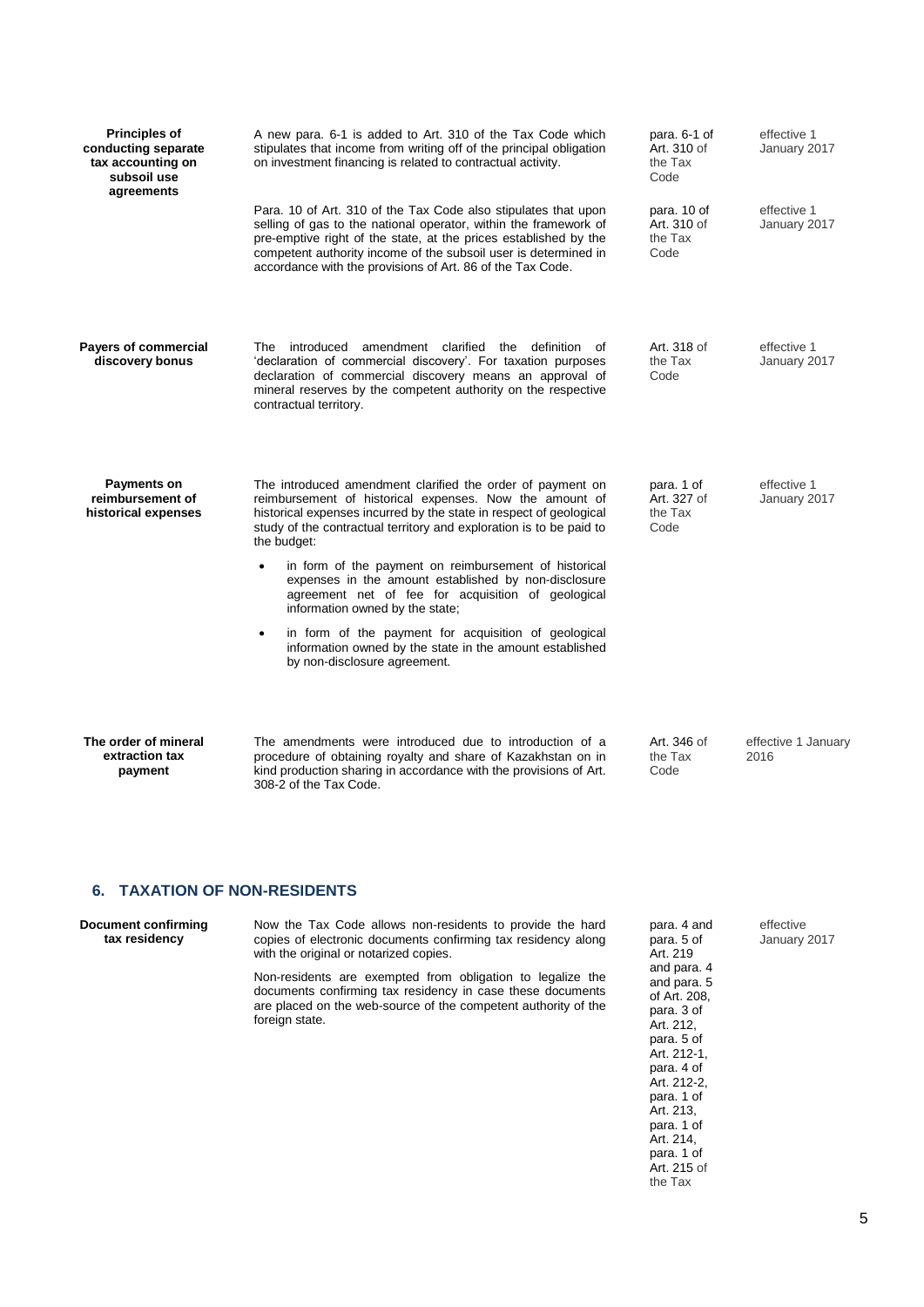**Incorporation documents of nonresidents**

The Tax Code extended the list of documents which could be provided as documents confirming registration of non-resident legal entity. Now in case the foreign state legislation does not provide for incorporation or similar documents, then the nonresident may provide a document (an act) of the foreign state which served as a basis for creation of the non-resident which validity is confirmed by the competent authority of the foreign state.

Please note that the documents confirming registration of a legal entity are provided in case the income for performed works or rendered services is subject to full tax exemption in Kazakhstan on the basis of the respective double tax treaty.

para. 4 of .<br>Art. 212, para. 1 of Art. 219 of the Tax Code.

effective January 2017

### **7. TAX ADMINISTRATION**

| <b>Obligatory VAT</b><br>registration                                         | The taxpayers are subject to obligatory VAT registration in case<br>their minimum sales turnover amounts to:                                                                                                                                                                                                                                                                               | para.5 of<br>Art.568 of                                          | effective 1<br>January 2017 |
|-------------------------------------------------------------------------------|--------------------------------------------------------------------------------------------------------------------------------------------------------------------------------------------------------------------------------------------------------------------------------------------------------------------------------------------------------------------------------------------|------------------------------------------------------------------|-----------------------------|
|                                                                               | 30000-fold MCI. This requirement is in effect from 1<br>$\bullet$<br>January 2017 to 1 January 2018;                                                                                                                                                                                                                                                                                       | the Tax<br>Code                                                  |                             |
|                                                                               | 25000-fold MCI. This requirement is in effect from 1<br>٠<br>January 2018 to 1 January 2019;                                                                                                                                                                                                                                                                                               |                                                                  |                             |
|                                                                               | 20000-fold MCI. This requirement is in effect from 1<br>٠<br>January 2019 to 1 January 2020;                                                                                                                                                                                                                                                                                               |                                                                  |                             |
|                                                                               | 15000-fold MCI. This requirement is in effect from 1<br>٠<br>January 2020.                                                                                                                                                                                                                                                                                                                 |                                                                  |                             |
|                                                                               |                                                                                                                                                                                                                                                                                                                                                                                            |                                                                  |                             |
| <b>Voluntary VAT</b><br>registration                                          | The taxpayers recognized as inactive or suspended tax<br>reporting are prohibited to voluntary register as VAT payers.                                                                                                                                                                                                                                                                     | subpara. 3-<br>1 of para, 3<br>of Art. 569<br>of the Tax<br>Code | effective 1<br>January 2017 |
| VAT de-registration                                                           | Introduction of the additional grounds on VAT de-registration of<br>the taxpayer without notification of the taxpayer due to<br>recognition of re-registration of the legal entity as invalidate on<br>the basis of the effective court decision. This amendment does<br>not spread on the subsoil users and the operator performing<br>activity within the production sharing agreements. | para.5-1 of<br>Art.571 of<br>the Tax<br>Code                     | effective 1<br>January 2017 |
| <b>VAT de-registration</b>                                                    | The provision regarding VAT de-registration due to failure to<br>indicate sale or acquisition for 2 consecutive tax periods is<br>excluded.                                                                                                                                                                                                                                                | subpara.6<br>of para.4 of<br>Art.571 of<br>the Tax<br>Code       | effective 1<br>January 2017 |
| <b>Registration as</b><br>taxpayer performing<br>certain types of<br>activity | The procedure of registration as a taxpayer performing certain<br>types of activity in respect of excisable goods is turned into the<br>notification procedure. The notification is provided within 3<br>business days prior to commencement of such activity.                                                                                                                             | para.4 of<br>Art.574 of<br>the Tax<br>Code                       | effective 1<br>January 2017 |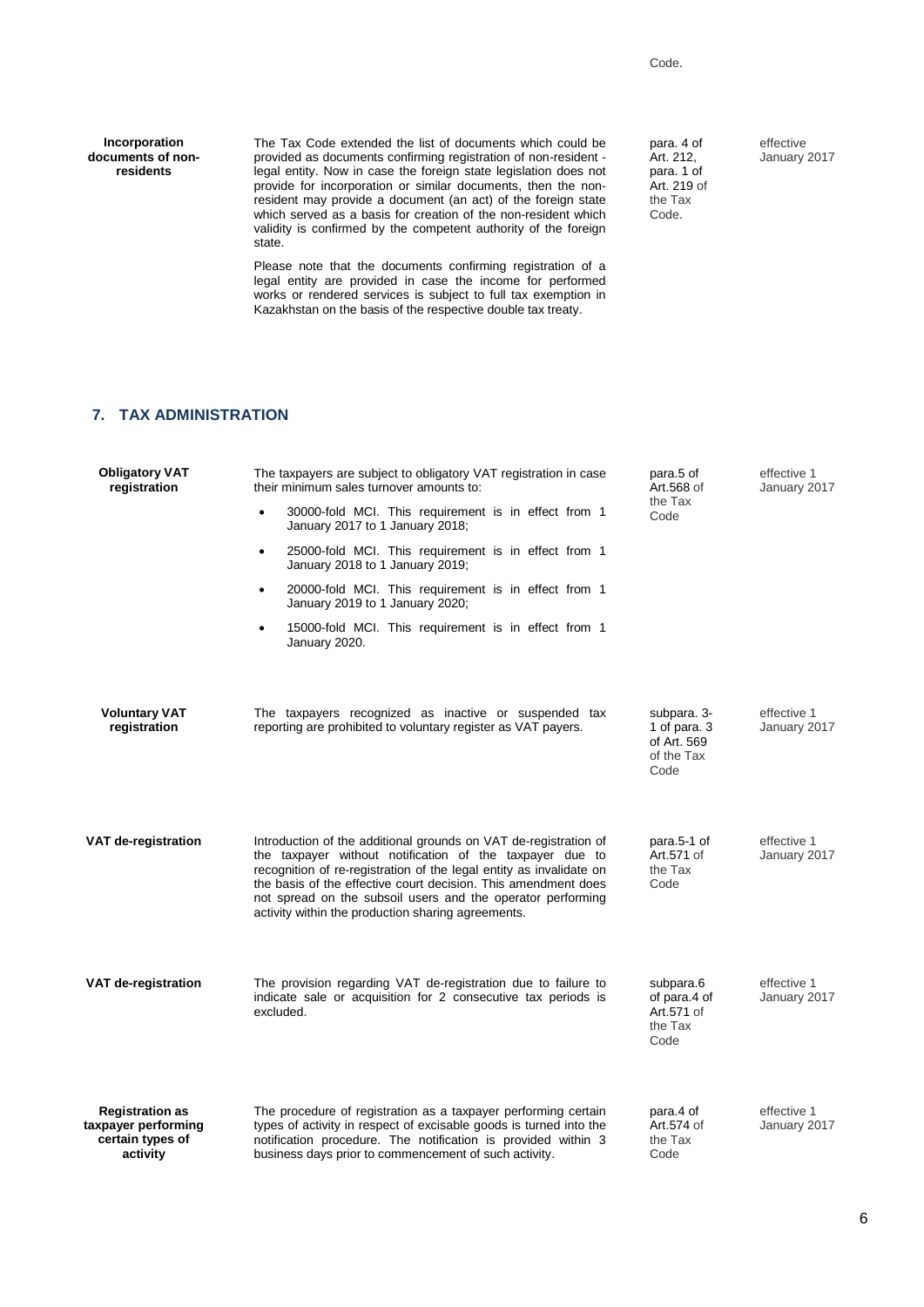**Registration as individual entrepreneur (IE)**

Effective 1 January 2017 registration of individual as the IE is turned into the notification procedure. Art. 37 was excluded from the Entrepreneurial Code and now IE is not required to register. The notification shall be submitted to the state revenue authorities and the State corporation 'Government for citizens' within 10 business days upon changing of the registration data. In its turn the state revenue authorities shall perform reregistration within 1 business day.

para.1 of Art.565 of the Tax Code

effective 1 January 2017

## **8. TAX CONTROL**

| <b>Tax inspection</b>                | Now the witnesses must be involved in performance of tax<br>inspection by the state revenue authorities. Earlier involvement<br>of witnesses in tax inspection was not obligatory.                                                                                                                                                                                                                                                                                                                                                                                                         | para. 1 and<br>para. 5 of<br>Art. 558 of<br>the Tax<br>Code                                                                      | effective 1<br>January 2017 |
|--------------------------------------|--------------------------------------------------------------------------------------------------------------------------------------------------------------------------------------------------------------------------------------------------------------------------------------------------------------------------------------------------------------------------------------------------------------------------------------------------------------------------------------------------------------------------------------------------------------------------------------------|----------------------------------------------------------------------------------------------------------------------------------|-----------------------------|
| <b>Grounds for tax</b><br>inspection | Now the tax inspection may be performed also when it is<br>necessary to confirm actual presence or absence at the place of<br>location:<br>of the taxpayer which failed to execute the notification on<br>٠<br>elimination of violations revealed by the state revenue<br>authorities on the basis of in-house audit results;                                                                                                                                                                                                                                                              | subpara.4<br>of para.2 of<br>Art.558 of<br>the Tax<br>Code                                                                       | effective 1<br>January 2017 |
|                                      | of the taxpayer recognized as inactive.                                                                                                                                                                                                                                                                                                                                                                                                                                                                                                                                                    |                                                                                                                                  |                             |
|                                      | Now in case the state revenue authorities reveal the fact of<br>absence of the taxpayer at the place of its location, the taxpayer<br>will be obliged to submit to the state revenue authorities within<br>20 business days not only the written explanation of absence at<br>the moment of tax inspection but also the notarized copies of<br>documents confirming the taxpayer's location.                                                                                                                                                                                               | para.5 of<br>Art.558 of<br>the Tax<br>Code                                                                                       | effective 1<br>January 2017 |
| 8.1. Tax audit                       |                                                                                                                                                                                                                                                                                                                                                                                                                                                                                                                                                                                            |                                                                                                                                  |                             |
| Preliminary tax audit<br>act         | Now the officials of the state revenue authorities prior to issue<br>of the tax audit act shall deliver the preliminary tax audit act to<br>the taxpayer.<br>The taxpayer is entitled to submit a written objection to the<br>preliminary tax audit act.<br>The categories of taxpayers to which the preliminary tax audit<br>act will be delivered, as well as the procedure and timescale of<br>delivery of the preliminary tax audit act, the written objection to<br>the preliminary tax audit act and consideration of such objection<br>will be approved by the competent authority. | Art.636-1,<br>subpara. 9-<br>1 of para. 1<br>of Art. 13,<br>subpara.<br>$26-2$ of<br>para. 1 of<br>Art. 20 of<br>the Tax<br>Code | effective 1 July<br>2017    |
| <b>Suspension of tax</b><br>audit    | The tax audit period is suspended on the period between the<br>date of delivery of the preliminary tax audit act to the taxpayer<br>(tax agent) and the date of submission of the written objection<br>by the taxpayer (tax agent) to the preliminary tax audit act to the<br>state revenue authorities as well as between the date of receipt<br>by the state revenue authorities of the written objection of the<br>taxpayer (tax agent) to the preliminary tax audit act and the date<br>of the decision issued in respect of such objection.                                           | Art.629 of<br>the Tax<br>Code                                                                                                    | effective 1 July<br>2017    |
| <b>Limitation period</b>             | The limitation period in part of accrual or revision of calculated,<br>accrued amount of taxes and other obligatory payments to the<br>budget is suspended on the period of submission of the written<br>objection by the taxpayer (tax agent) to the preliminary tax audit                                                                                                                                                                                                                                                                                                                | para.7-1 of<br>Art. $46$ of<br>the Tax                                                                                           | effective 1 July<br>2017    |